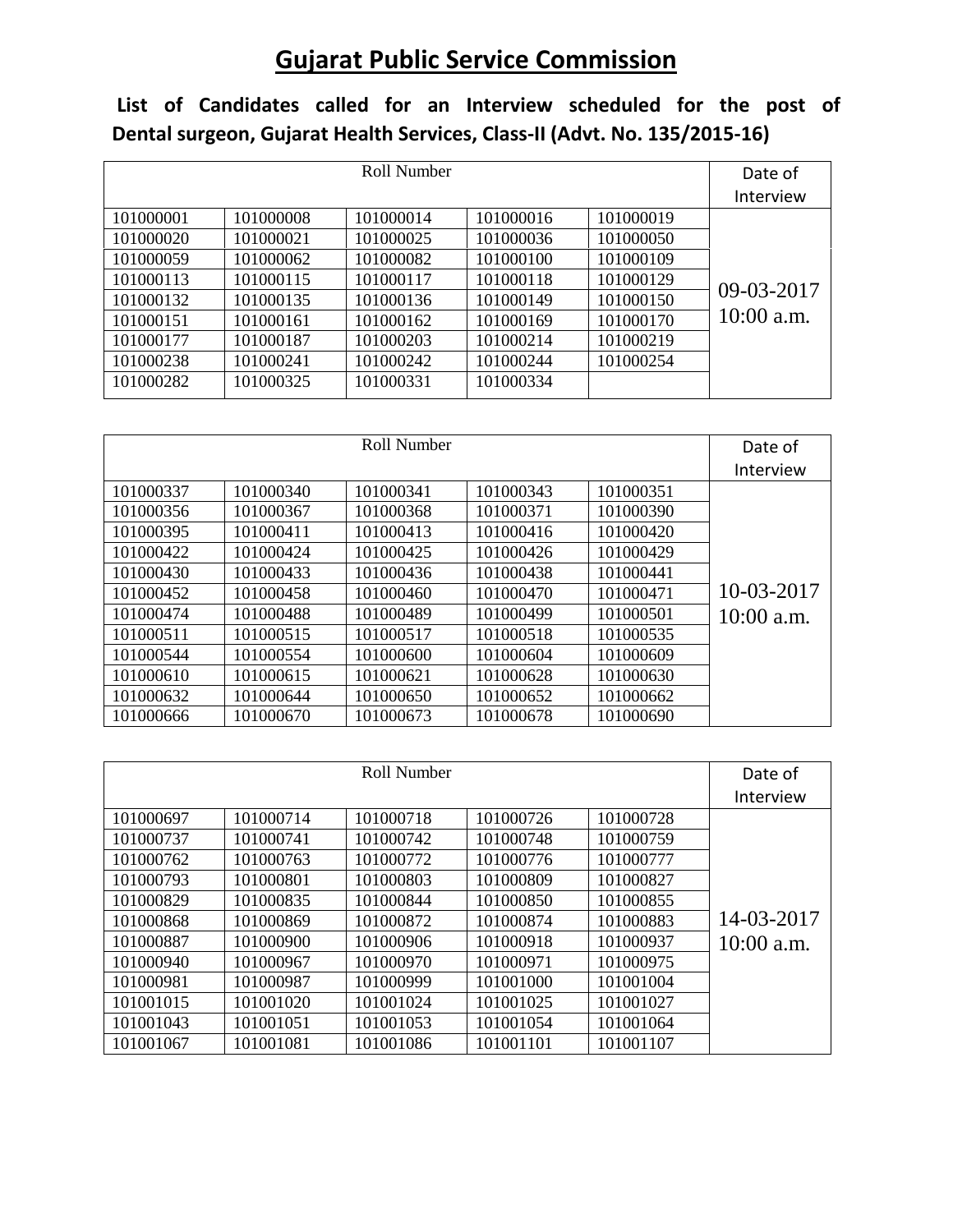|           | Date of   |           |           |           |              |
|-----------|-----------|-----------|-----------|-----------|--------------|
|           |           |           |           |           | Interview    |
| 101001117 | 101001122 | 101001137 | 101001142 | 101001153 |              |
| 101001154 | 101001160 | 101001164 | 101001176 | 101001193 |              |
| 101001203 | 101001217 | 101001225 | 101001227 | 101001228 |              |
| 101001237 | 101001239 | 101001244 | 101001247 | 101001257 |              |
| 101001267 | 101001275 | 101001277 | 101001283 | 101001288 |              |
| 101001297 | 101001305 | 101001310 | 101001316 | 101001325 | 15-03-2017   |
| 101001338 | 101001350 | 101001358 | 101001359 | 101001361 | $10:00$ a.m. |
| 101001362 | 101001363 | 101001386 | 101001394 | 101001397 |              |
| 101001402 | 101001413 | 101001417 | 101001418 | 101001421 |              |
| 101001424 | 101001436 | 101001437 | 101001440 | 101001443 |              |
| 101001446 | 101001447 | 101001462 | 101001463 | 101001477 |              |
| 101001483 | 101001491 | 101001494 | 101001495 | 101001498 |              |

|           | Date of   |           |           |           |              |
|-----------|-----------|-----------|-----------|-----------|--------------|
|           |           |           |           |           | Interview    |
| 101001499 | 101001503 | 101001504 | 101001516 | 101001532 |              |
| 101001533 | 101001542 | 101001549 | 101001552 | 101001567 |              |
| 101001576 | 101001579 | 101001580 | 101001593 | 101001595 |              |
| 101001611 | 101001612 | 101001613 | 101001618 | 101001630 |              |
| 101001635 | 101001637 | 101001642 | 101001665 | 101001675 |              |
| 101001683 | 101001695 | 101001699 | 101001707 | 101001712 | 16-03-2017   |
| 101001728 | 101001739 | 101001740 | 101001741 | 101001745 | $10:00$ a.m. |
| 101001758 | 101001766 | 101001770 | 101001771 | 101001776 |              |
| 101001777 | 101001780 | 101001781 | 101001786 | 101001788 |              |
| 101001789 | 101001799 | 101001805 | 101001809 | 101001811 |              |
| 101001814 | 101001817 | 101001819 | 101001821 | 101001822 |              |
| 101001823 | 101001825 | 101001832 | 101001838 | 101001842 |              |

|           | Date of   |           |           |           |              |
|-----------|-----------|-----------|-----------|-----------|--------------|
|           |           |           |           |           | Interview    |
| 101001846 | 101001857 | 101001859 | 101001875 | 101001876 |              |
| 101001884 | 101001889 | 101001891 | 101001904 | 101001917 |              |
| 101001925 | 101001926 | 101001929 | 101001931 | 101001933 |              |
| 101001936 | 101001947 | 101001949 | 101001951 | 101001956 |              |
| 101001971 | 101001978 | 101001987 | 101001992 | 101001996 |              |
| 101001997 | 101002014 | 101002022 | 101002023 | 101002026 | 17-03-2017   |
| 101002036 | 101002037 | 101002039 | 101002049 | 101002056 | $10:00$ a.m. |
| 101002065 | 101002068 | 101002078 | 101002080 | 101002083 |              |
| 101002092 | 101002094 | 101002097 | 101002105 | 101002108 |              |
| 101002114 | 101002115 | 101002122 | 101002128 | 101002137 |              |
| 101002145 | 101002150 | 101002161 | 101002162 | 101002163 |              |
| 101002168 | 101002169 | 101002170 | 101002173 | 101002180 |              |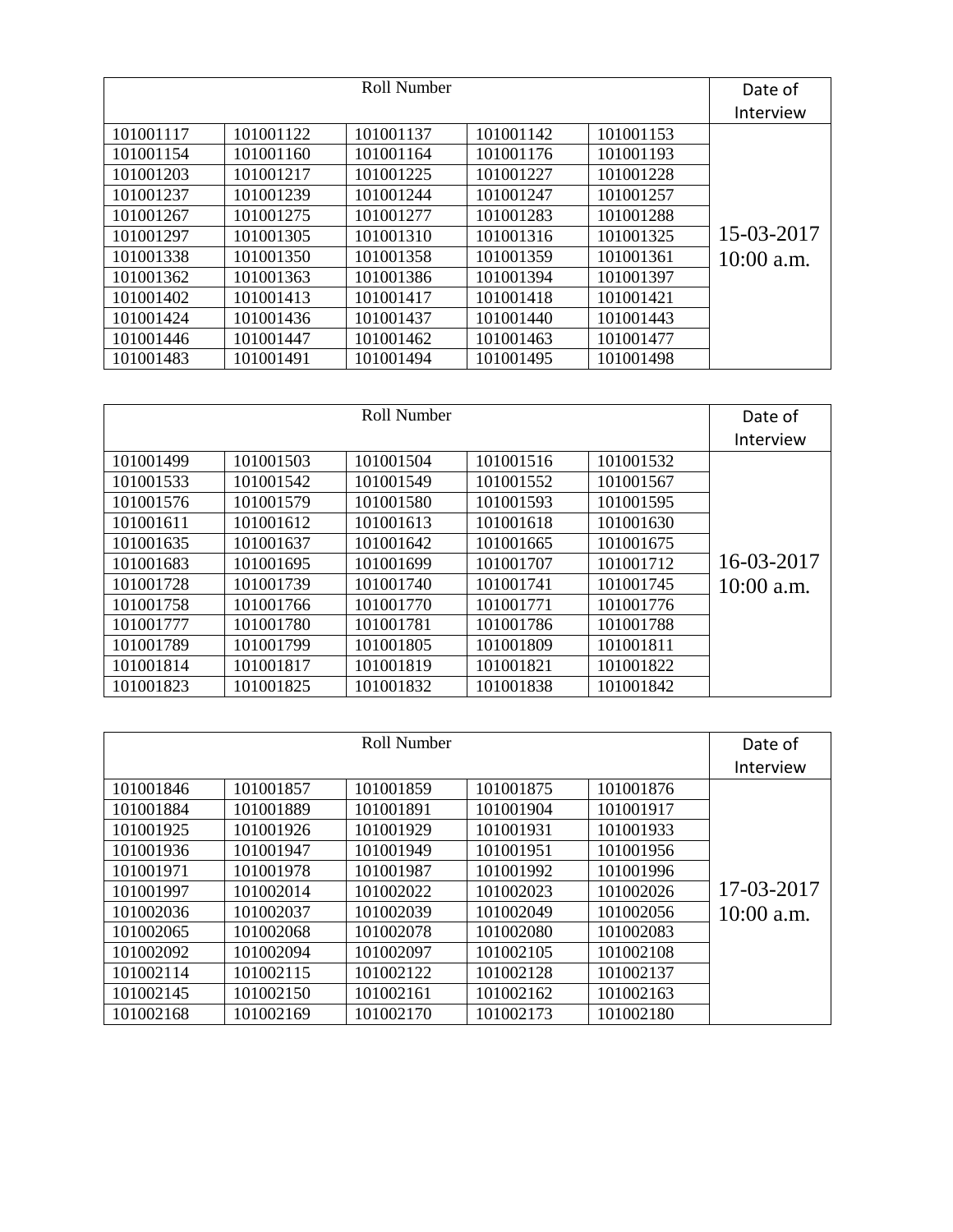| Roll Number |           |           |           |           | Date of      |
|-------------|-----------|-----------|-----------|-----------|--------------|
|             | Interview |           |           |           |              |
| 101002188   | 101002201 | 101002205 | 101002217 | 101002220 |              |
| 101002230   | 101002239 | 101002245 | 101002256 | 101002257 |              |
| 101002262   | 101002263 | 101002269 | 101002270 | 101002273 |              |
| 101002278   | 101002281 | 101002288 | 101002289 | 101002304 |              |
| 101002311   | 101002316 | 101002323 | 101002325 | 101002328 |              |
| 101002333   | 101002335 | 101002345 | 101002352 | 101002356 | 20-03-2017   |
| 101002357   | 101002359 | 101002377 | 101002378 | 101002389 | $10:00$ a.m. |
| 101002399   | 101002402 | 101002403 | 101002416 | 101002423 |              |
| 101002425   | 101002432 | 101002435 | 101002447 | 101002457 |              |
| 101002465   | 101002481 | 101002490 | 101002500 | 101002515 |              |
| 101002516   | 101002529 | 101002535 | 101002536 | 101002541 |              |
| 101002542   | 101002544 | 101002546 | 101002560 | 101002566 |              |

|           | Date of   |           |           |           |              |  |
|-----------|-----------|-----------|-----------|-----------|--------------|--|
|           |           |           |           |           |              |  |
| 101002569 | 101002577 | 101002579 | 101002580 | 101002581 |              |  |
| 101002584 | 101002596 | 101002599 | 101002602 | 101002603 |              |  |
| 101002604 | 101002608 | 101002611 | 101002612 | 101002622 |              |  |
| 101002623 | 101002625 | 101002627 | 101002630 | 101002635 |              |  |
| 101002644 | 101002663 | 101002670 | 101002684 | 101002687 |              |  |
| 101002692 | 101002705 | 101002707 | 101002708 | 101002716 | 21-03-2017   |  |
| 101002734 | 101002738 | 101002739 | 101002740 | 101002751 | $10:00$ a.m. |  |
| 101002760 | 101002762 | 101002763 | 101002765 | 101002766 |              |  |
| 101002770 | 101002778 | 101002781 | 101002783 | 101002785 |              |  |
| 101002798 | 101002814 | 101002819 | 101002820 | 101002824 |              |  |
| 101002844 | 101002846 | 101002855 | 101002856 | 101002858 |              |  |
| 101002863 | 101002868 | 101002875 | 101002892 | 101002905 |              |  |

|           | Date of   |           |           |           |              |
|-----------|-----------|-----------|-----------|-----------|--------------|
|           |           |           |           |           | Interview    |
| 101002909 | 101002910 | 101002914 | 101002923 | 101002932 |              |
| 101002939 | 101002941 | 101002951 | 101002955 | 101002962 |              |
| 101002971 | 101002975 | 101002977 | 101003003 | 101003013 |              |
| 101003019 | 101003033 | 101003035 | 101003049 | 101003058 |              |
| 101003074 | 101003080 | 101003097 | 101003099 | 101003101 |              |
| 101003107 | 101003118 | 101003123 | 101003126 | 101003132 | 22-03-2017   |
| 101003136 | 101003147 | 101003151 | 101003152 | 101003153 | $10:00$ a.m. |
| 101003155 | 101003157 | 101003174 | 101003176 | 101003189 |              |
| 101003199 | 101003202 | 101003211 | 101003215 | 101003220 |              |
| 101003222 | 101003225 | 101003234 | 101003240 | 101003246 |              |
| 101003250 | 101003254 | 101003260 | 101003261 | 101003262 |              |
| 101003264 | 101003270 | 101003271 | 101003292 | 101003297 |              |